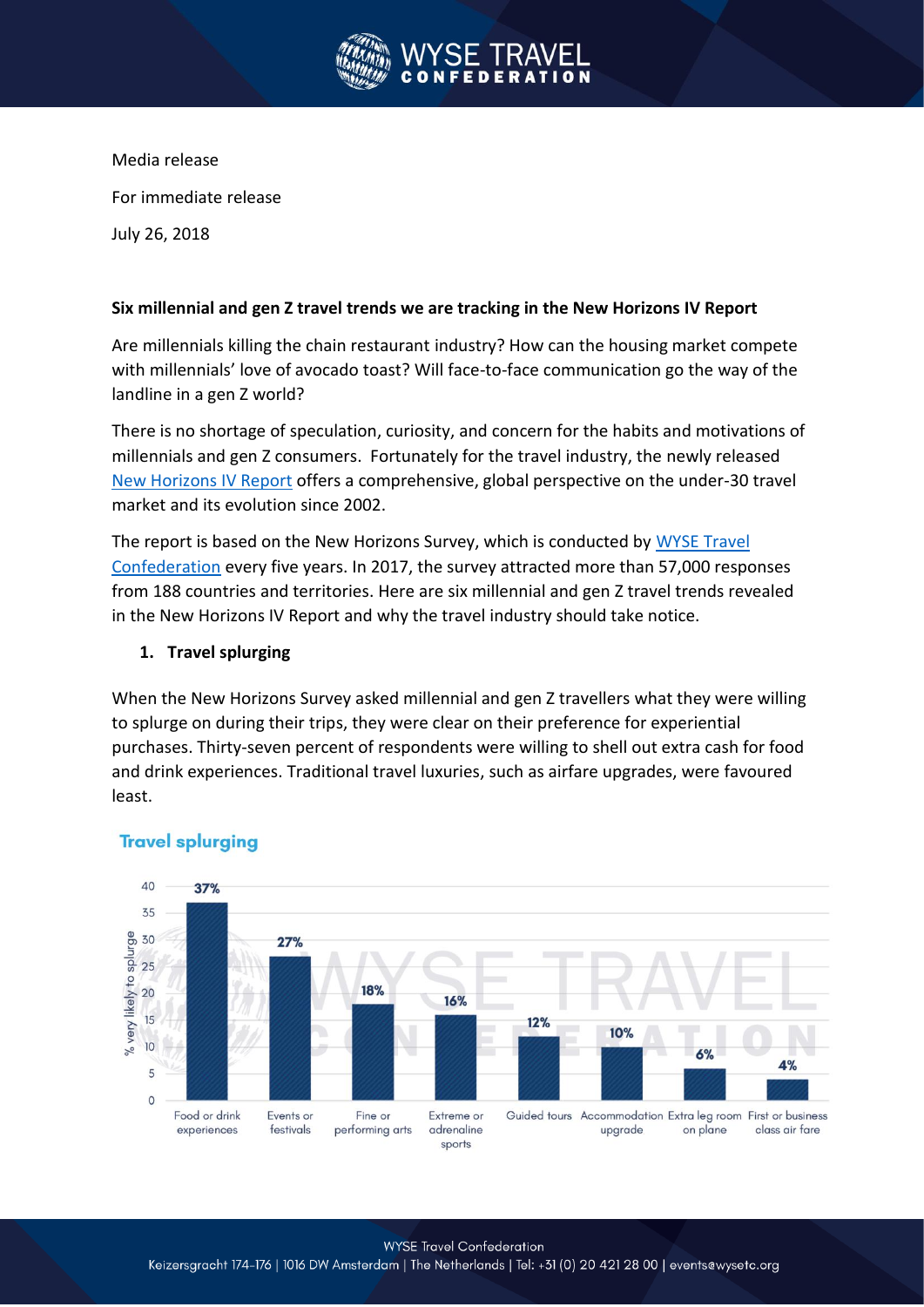

**Industry insight:** The 2017 New Horizons Survey also revealed a 26% jump from 2012 in the level of activities young travellers undertake while in a destination. Adding unique, one-of-akind experiential elements to the basic travel journey might be more productive than trying to develop premium travel products aimed at millennials.

# **2. Growing information intensity and utilisation of Online Travel Agencies (OTAs)**

The number of different information sources used to research the main trip has climbed steadily, from three in 2002 to over 10 in 2017. Friends and family were still the most used information sources in 2017, but the importance of social media and comparison or referral websites grew significantly from 2012.





Not surprisingly, more information is being gathered online at the cost of face-to-face interaction or printed information sources. A decade ago, physical travel agent offices took over 70% of youth travel bookings – in 2017 much of this business had shifted online, either directly to suppliers or via Online Travel Agencies (OTAs).

**Industry insight:** New media and booking platforms will be crucial travel planning resources for the next generation of youth travellers, generation Z. These digital natives have grown up with smartphones and wifi and are significantly less likely to use tourist information offices and tour operator brochures. Nearly three-quarters of gen Z respondents made at least one booking via smartphone in 2017.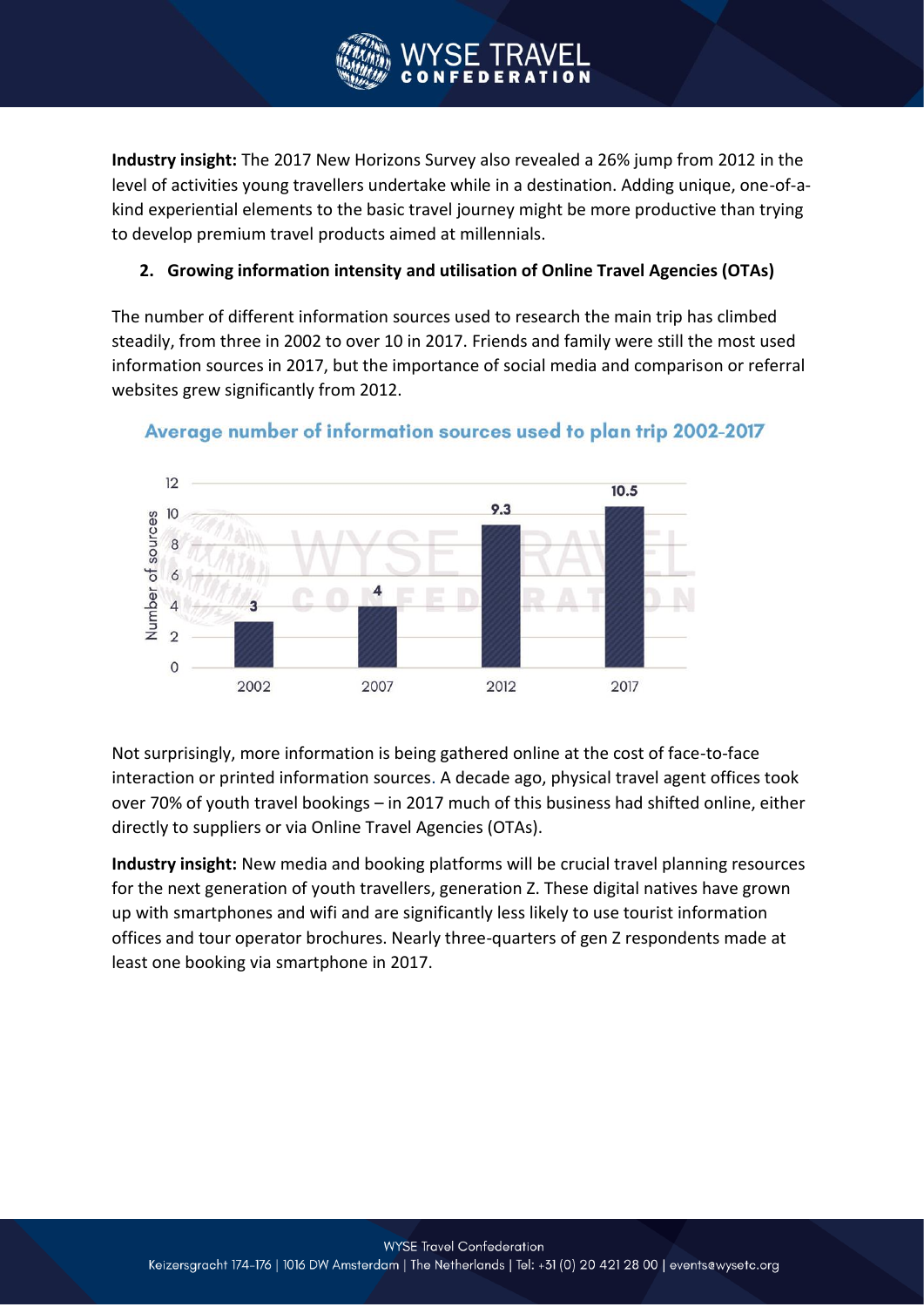# **3. Top destinations for young travellers**

Although the top destinations remain largely the same as in 2012 and 2007, a few noteworthy shifts are revealed from the 2017 New Horizons Survey. While the USA remains the top destination for young travellers, it lost some of its share from 2012. Also, Australia came back into the top 10 for the first time in a decade.

|                    | 2007 |                        | 2012 |                        | 2017 |
|--------------------|------|------------------------|------|------------------------|------|
| <b>USA</b>         | 7%   | <b>USA</b>             | 15%  | <b>USA</b>             | 9%   |
| France             | 7%   | France                 | 7%   | Spain                  | 7%   |
| Australia          | 5%   | Spain                  | 6%   | France                 | 7%   |
| Italy              | 5%   | Italy                  | 6%   | Italy                  | 6%   |
| Spain              | 5%   | <b>UK</b>              | 5%   | <b>UK</b>              | 5%   |
| UK                 | 4%   | Germany                | 4%   | Germany                | 5%   |
| Germany            | 3%   | Canada                 | 4%   | <b>The Netherlands</b> | 3%   |
| <b>Thailand</b>    | 3%   | China                  | 3%   | Australia              | 3%   |
| Canada             | 2%   | Thailand               | 3%   | Thailand               | 2%   |
| <b>New Zealand</b> | 2%   | <b>The Netherlands</b> | 2%   | Austria                | 2%   |

# Top 10 destinations for New Horizons respondents 2007 to 2017

**Industry insight:** Young people are still interested to visit the US, but are also deciding to explore other less-visited destinations. Given the slight decline in long trips of 120+ days and an increase in shorter trips, long-haul destinations will need to start rethinking how to attract young travellers undertaking longer stays for study, working holidays, au pairing, and other cultural exchanges.

## **4. Rise of digital nomadism**

The advantage of a global survey such as New Horizons is the ability to evaluate the current size of the still-emerging digital nomad population. In 2017, only 0.6% of millennial and gen Z travellers labelled their travel style as 'digital nomad' over more traditional labels such as 'backpacker' or 'traveller'. However, 0.6% of all youth travel represents 1.8 million trips.

Digital nomads manage their location independence by making extensive use of Airbnb (56% used on their last main trip). They are the most likely group to book their air travel via computer, smartphone or tablet (85%) and they often use OTAs to book accommodation (55%). Digital nomads are three times as likely to use a co-working space compared with other travellers.

**Industry insight:** The digital nomad is beginning to transform some destinations. More coworking spaces are springing up and high-speed wifi is a given. Although still small in numbers, digital nomads have an influence on other young travellers through blogging travel and lifestyle advice.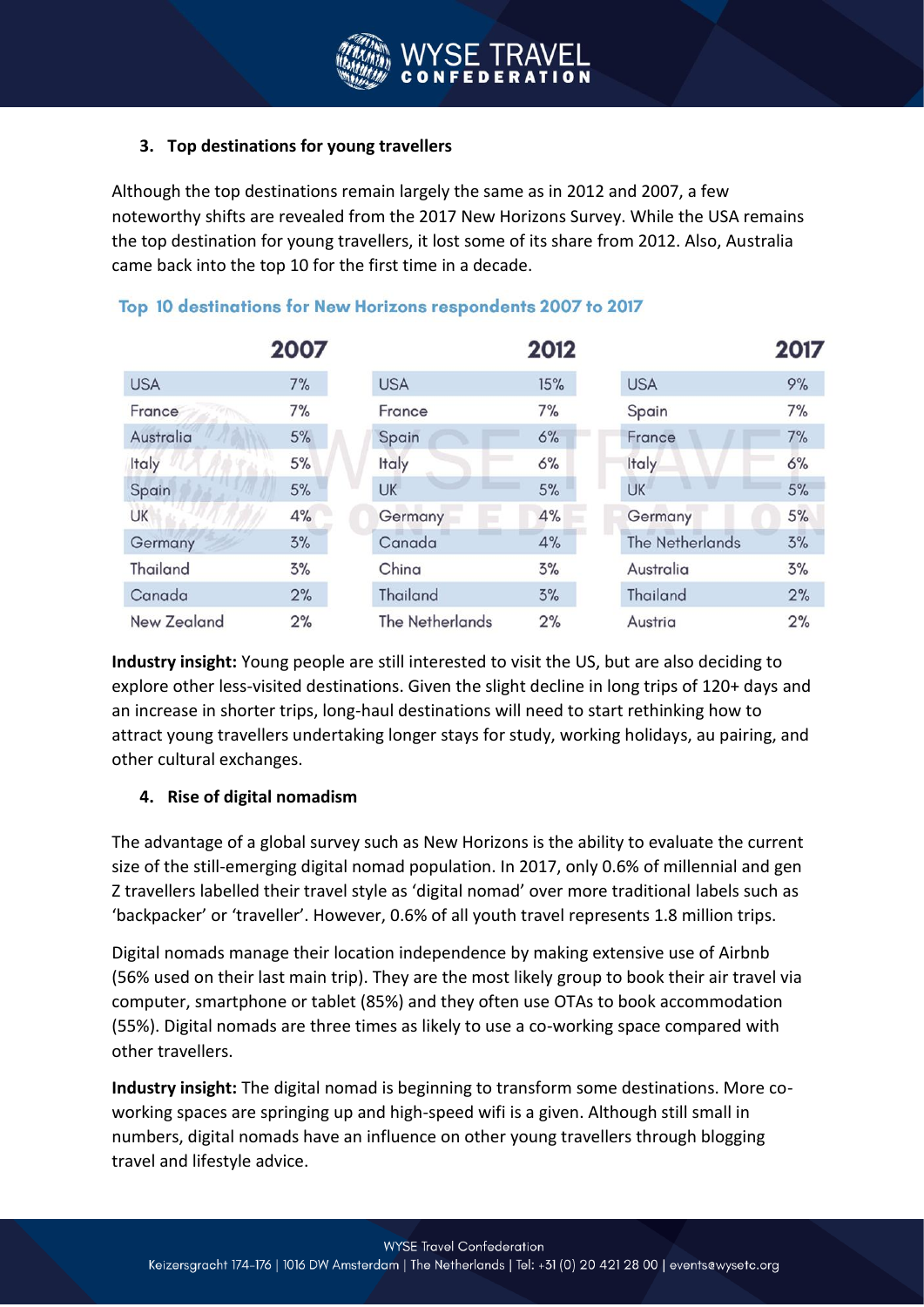#### **5. The three keys to millennial and gen Z traveller happiness**

Millennial and gen Z travellers indicated three significant factors in their travel happiness: destination, trip length, and activities. Traveller happiness hits fever pitch at one month, however, travellers also reported an uptick in happiness on trips from three to six months' duration. The 2017 New Horizons Survey found that the more in-destination activities and experiences people have while travelling, the happier they are. Trips to Mexico, Japan, Indonesia and Peru make millennial and gen Z travellers the happiest.



**Industry insights:** Travelling to a different world region and for a longer period seems to lead to greater levels of happiness for young travellers. In general, those travelling outside of their home region reported being happier than travellers on journeys within their home region.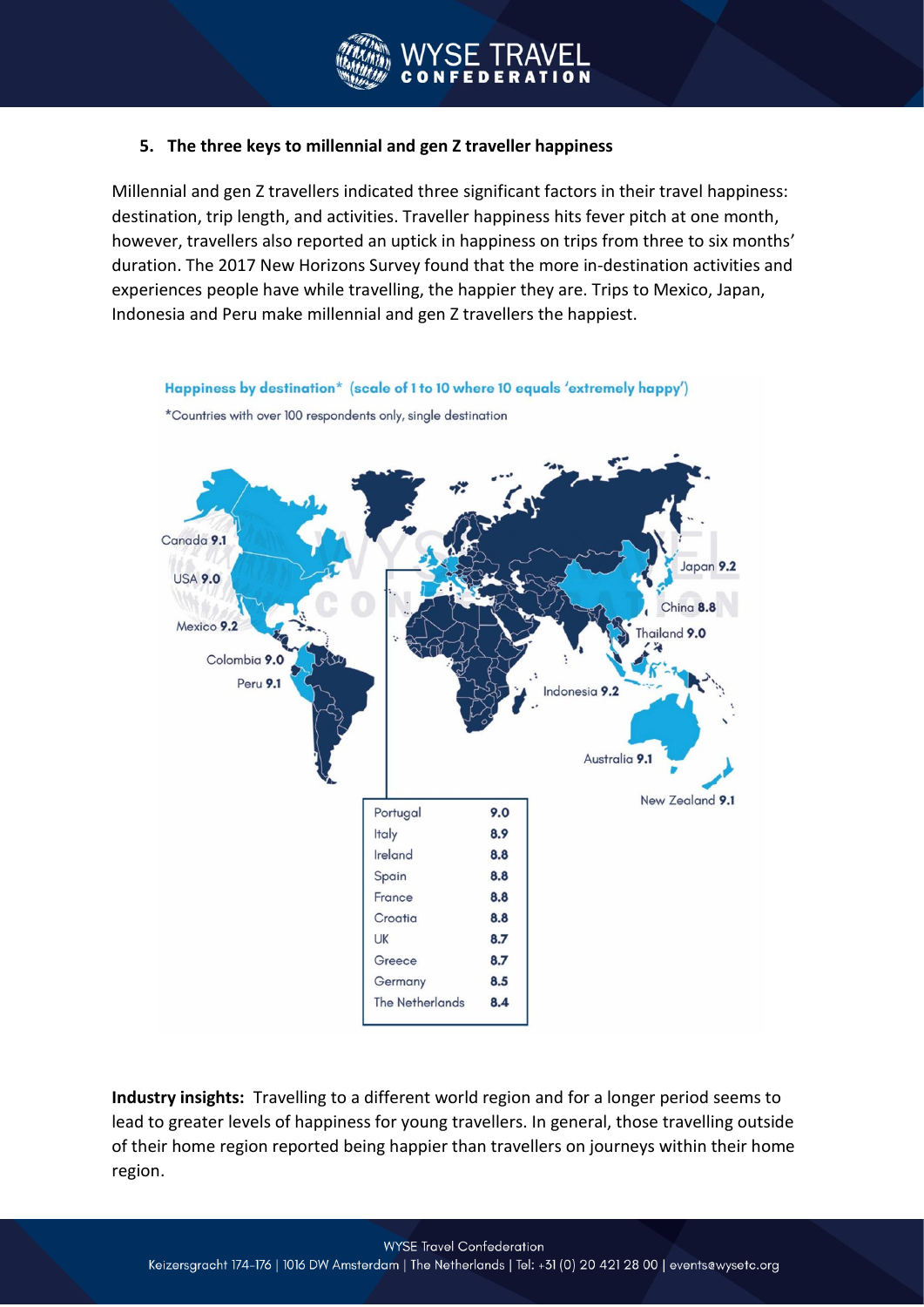## **6. Generation Z is the future of youth travel**

Gen Z is already on track to become the largest generation of consumers by the year 2020. These digital natives are bringing their own flavour to the youth travel market. For example, generation Z is just as likely as generation Y to make online bookings. However, they use OTAs and third-party websites less. Gen Z travellers are also more social than millennials and more likely to want to connect with locals.



## **Shifting motivations**

**Industry insights:** Gen Z already seem to be more activity-focussed than millennials. The use of social media for information searching and booking is also likely to increase and morph as new channels emerge.

The New Horizons IV Report is free for WYSE Travel Confederation members and available for purchase by non-members. To learn more about the benefits of WYSE Travel Confederation membership or to join the global network, contact us.

-End-

For media inquiries contact:

WYSE Travel Confederation

communications@wysetc.org